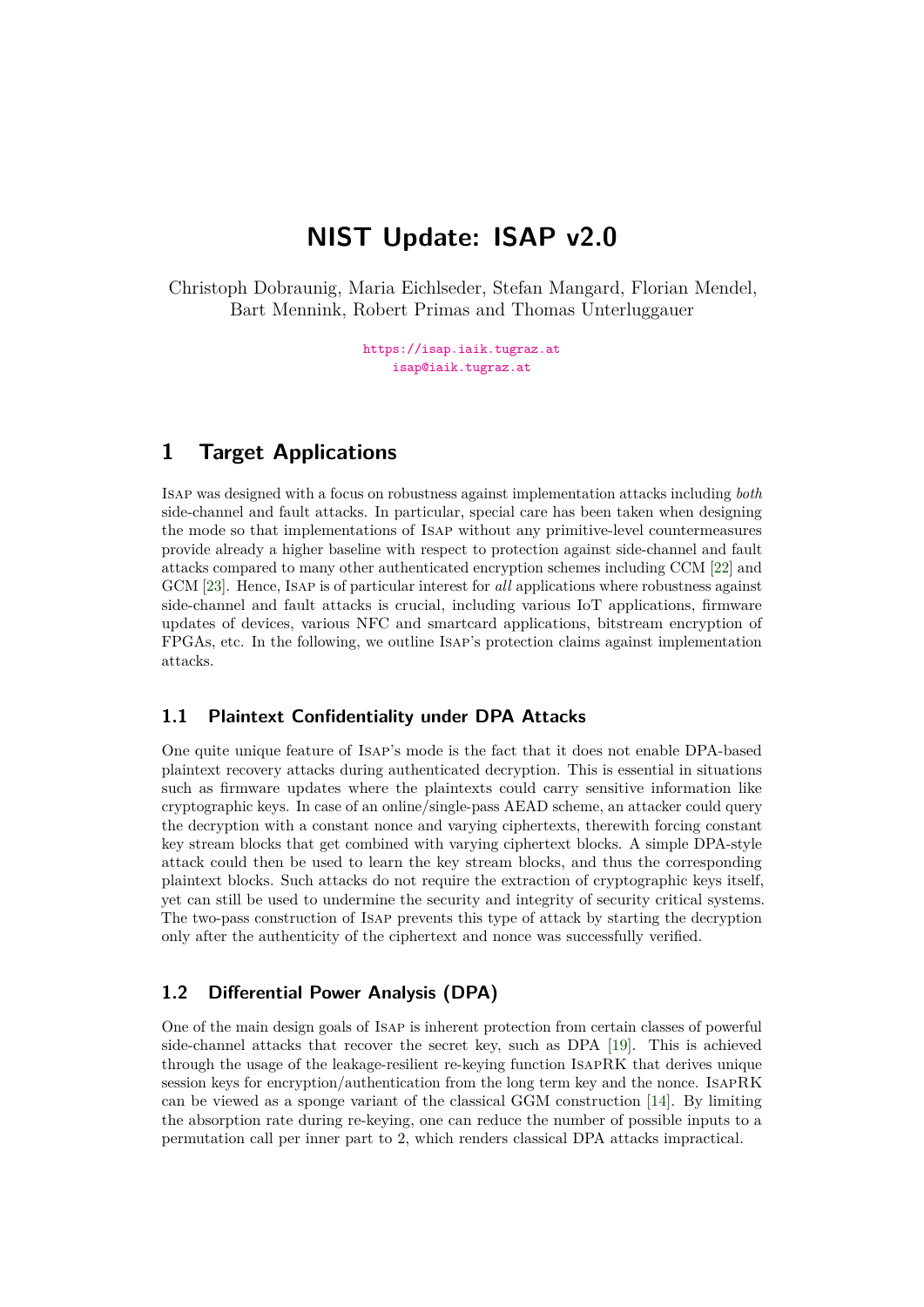### **1.3 Differential Fault Analysis (DFA)**

DFA [\[2\]](#page-4-1) attacks exploit the difference between results of repeated executions of cryptographic computations, with and without fault injection. During authenticated encryption, fresh nonces ensure that the session keys are unique for each encryption, which prevents DFA attacks.

In the case that the attacker can force multiple queries with the same inputs to Isap (e.g., same ciphertext/nonce/tag during decryption), Isap provides enhanced resilience against the straightforward application of DFA attacks. While Luo et al. [\[20\]](#page-5-3) show how DFA attacks can be applied to Keccak-based MAC constructions, in the case of Isap, a single fault injection per decryption is not sufficient to learn information about the long-term key. The long term key is only used within IsapRK, which by itself, cannot be directly attacked via classical DFA since the attacker never gets to see any output directly. A multi-fault strategy, as outlined in [\[12\]](#page-4-2), is still possible but requires roughly the quadratic amount of faulted decryptions, when compared to the numbers reported in [\[20\]](#page-5-3), and more importantly, precise combinations of multiple fault injections, both in terms of timing and location, which is considered to be impractical.

### 1.4 Statistical (Ineffective) Fault Attacks (SFA/SIFA)

SFA [\[13\]](#page-4-3) and SIFA [\[6\]](#page-4-4) are fault attack techniques that, in contrast to DFA, are applicable to many AEAD schemes, including online/single-pass variants, and without assumptions such as nonce repetition or release of unverifed plaintext. These attacks are especially interesting since it was shown that they are also applicable to masked implementations, whereas SIFA can even work in cases where masking is combined with typical fault countermeasure techniques [\[6\]](#page-4-4).

Both attacks have in common that they require the attacker to call a certain cryptographic building block (e.g., permutation) with varying inputs. In principle, SFA can be applicable when AEAD schemes perform a fnal key addition before generating an output [\[5\]](#page-4-5), which is not the case for Isap. SIFA, on the other hand, can be used in the initialization phase of almost all AEAD schemes, similarly to as shown for the Keccak-based AEAD schemes KETJE and KEYAK [\[8\]](#page-4-6). However, in the case of ISAP, the 1-bit rate during IsapRK limits the number of inputs per permutation call to 2 and thus severely limits the capabilities of SIFA which usually requires a couple hundred calls with varying inputs [\[8\]](#page-4-6) in practice.

# **2 Planned Tweak Proposal**

We are planning to change the recommendation order of the Isap instances as follows:

- 1. Isap-A-128a (primary recommendation)
- 2. Isap-K-128a
- 3. Isap-A-128
- 4. Isap-K-128

This change is motivated by (1) the signifcantly better performance of Ascon-*p* on 32-bit devices, (2) the noticeably lower area requirements of Ascon-*p*-based Isap instances in hardware. The specifcation of the individual Isap instances remains the same.

# **3 Implementation Aspects**

In this section, we outline various implementation aspects of Isap. First, we discuss advantages and performance comparisons of Isap in software. We then present a comparison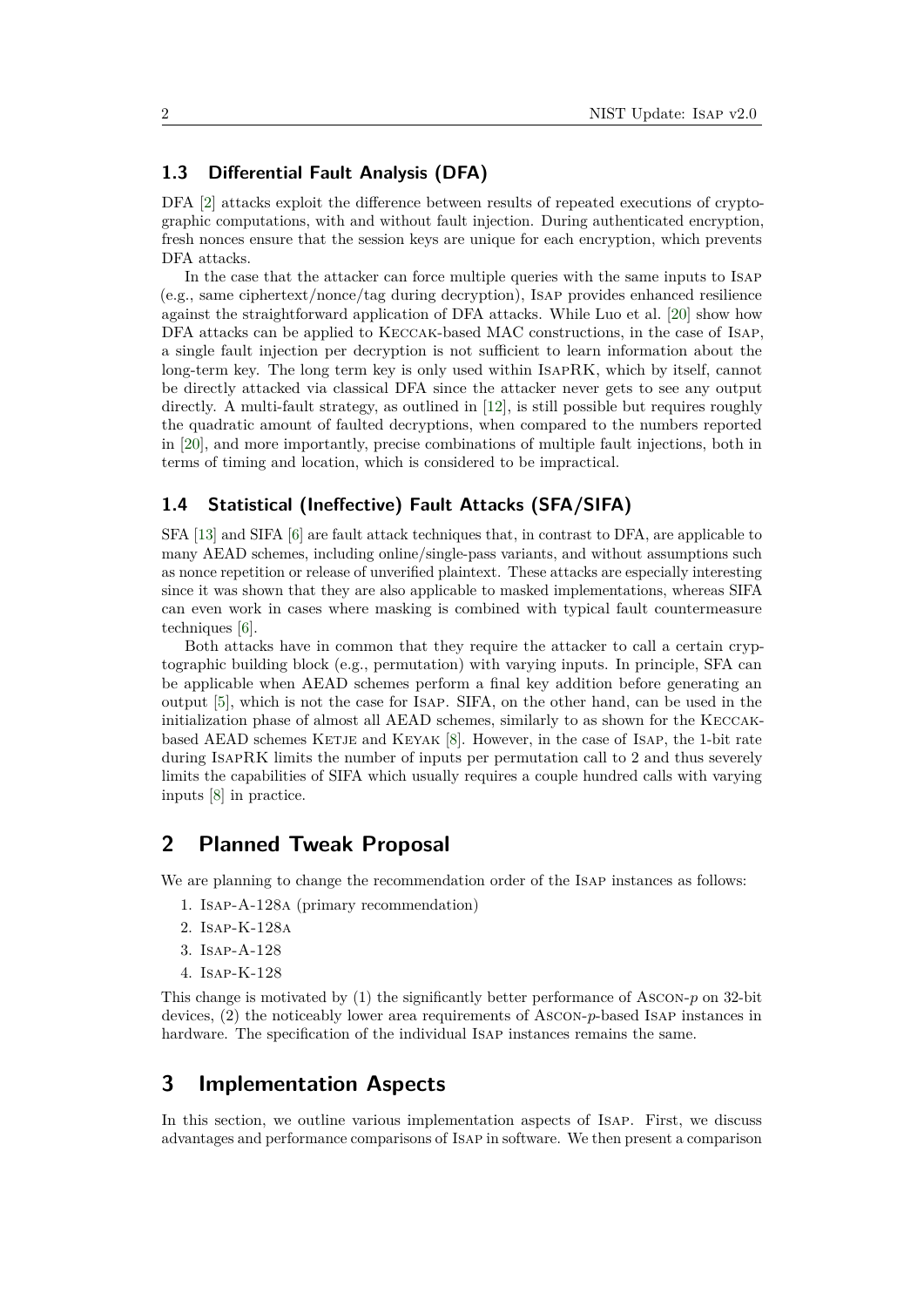of Isap FPGA implementations with variants of the NIST standardized AES GCM mode. Finally, we present performance numbers for Isap that can be achieved on a low-end 32-bit RISC-V microprocessor in combination with a recently proposed compact hardware accelerator for Ascon-*p*.

#### **3.1 Software**

In the following, we compare the performance of Isap to (protected) versions of other schemes. For benchmark numbers, we mainly rely on the third-party analysis done by Guo, Standaert, Wang, and Yu [\[16\]](#page-5-4) that compares the performance of IsapMac (as used in Isap-K-128a) to AES CBC-MAC implementations utilizing various degrees of masking.

In their analysis a 32-bit ARM core is used to compute a MAC in a side-channel protected manner. More specifcally, the authors look at the case of using masked CBC-MACs with 2 to 10 shares. The resulting numbers are then compared to an unprotected version of IsapMac that already provides DPA protection at mode-level.

In the case of very short messages with 16 bytes and 2 share implementations, CBC-MAC is noticeably faster than IsapMac. This advantage diminishes however quickly, either with increasing message length, or with increasing masking order. In the case of 160 byte message length and 4 (resp., 8) share implementations, IsapMac is already about 2.3 (resp., 9.0) times faster than CBC-MAC. Our implementations show that the Ascon-based variants of Isap typically perform even better on these platforms [\[7\]](#page-4-7).

### **3.2 FPGA**

In the following, we compare the performance of Isap to AES GCM. To allow for an easier comparison, all presented performance metrics are derived from 7-series Xilinx FPGA platforms.

As can be seen in [Table 1,](#page-2-0) area and performance of unprotected AES GCM implementations  $[17]$  are roughly on par with ISAP, which does offer protection/hardening against side-channel/fault attacks out of the box. However, even if we only consider the overhead of 1st-order Threshold Implementations (TI) for AES GCM, the area increases signifcantly while the throughput drops. Note that the *fast* version of AES GCM TI does reach very high throughput numbers (15.24 Gbit/s), however only if combined with an RNG (cost not included in the numbers) that can deliver randomness at a rate of up to 175.24 Gbit/s, which is impractical [\[21\]](#page-5-6).

|                          | <b>FPGA</b> | <b>Slices</b> | <b>SCA</b> | FI | Throughput<br>$[{\rm Mbit/s}]$ | Throughput<br>/Slices |
|--------------------------|-------------|---------------|------------|----|--------------------------------|-----------------------|
| AES GCM [17]             | Artix-7     | 393           | х          | Х  | 700                            | 1.78                  |
| AES GCM [17]             | Artix-7     | 781           | х          | X  | 2 2 0 0                        | 2.81                  |
| AES GCM TI [21]          | Virtex-7    | 3422          |            | х  | 180                            | 0.05                  |
| AES GCM TI $(fast)$ [21] | Virtex-7    | 38211         |            |    | $(15\,240)$                    | (0.39)                |
| ISAP-A-128A [18]         | Artix-7     | 622           |            |    | 1 1 1 0                        | 1.78                  |
| ISAP-K-128A [18]         | Artix-7     | 924           |            |    | 1560                           | 1.68                  |

<span id="page-2-0"></span>Table 1: FPGA metrics of Isap compared to the NIST standardized AES GCM mode. The columns SCA and FI indicate if the designs offer some protection against side-channel/faultinjection attacks.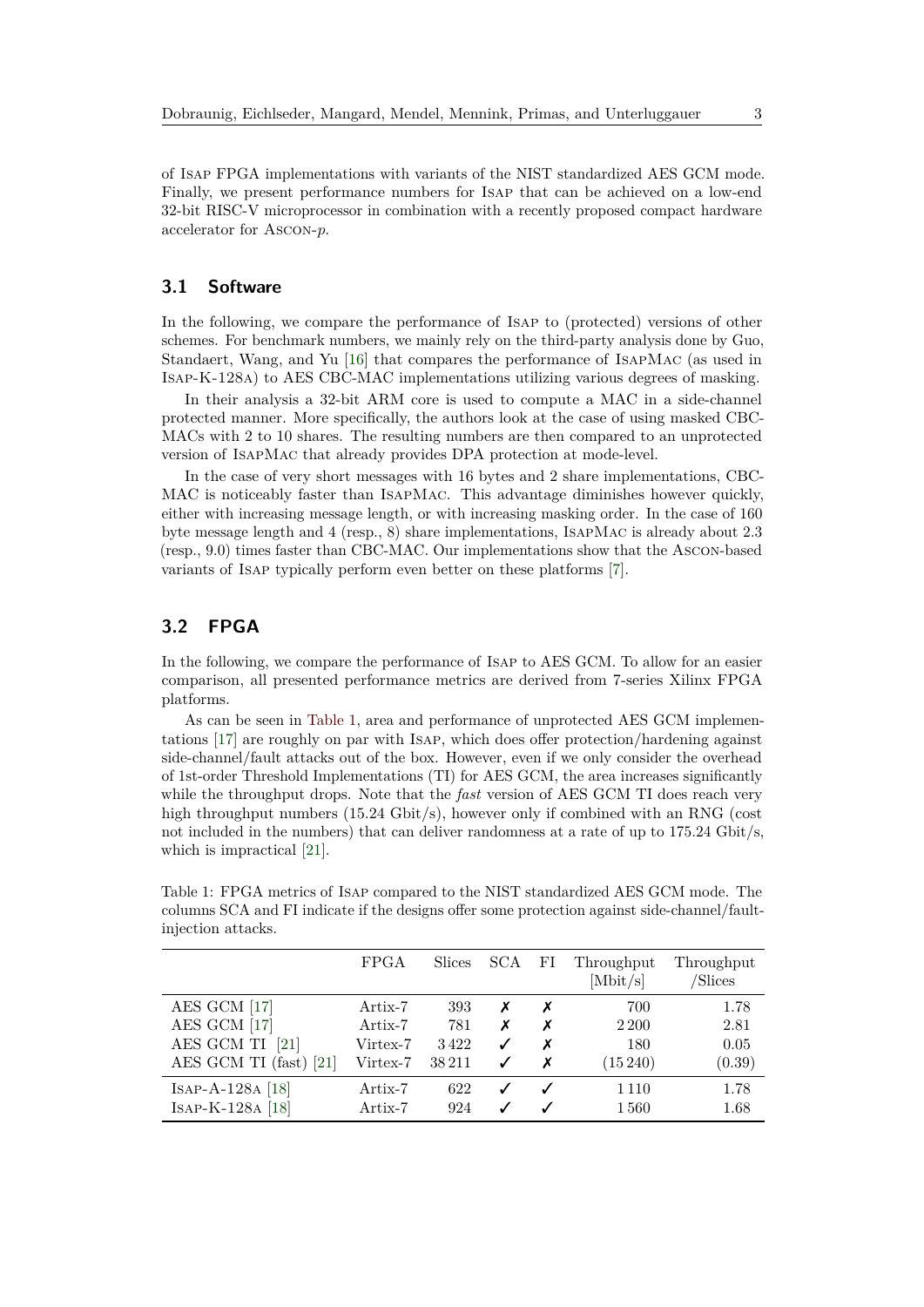#### **3.3 RISC-V Co-Processor**

In the following, we present performance numbers for Isap which can be achieved using a 32-bit RISC-V microprocessor in combination with a recently proposed compact hardware accelerator for Ascon-*p* that requires only 4.7 kGE, or about half the area of dedicated co-processor designs [\[24\]](#page-5-8).

The accelerator can be used for all permutation-based cryptographic schemes that utilize Ascon's permutation. With Isap and Ascon's family of modes for AEAD and hashing, one can perform AEAD and hashing with a performance of about 2 cycles/byte, or about 4 cycles/byte if protection against fault attacks and power analysis is desired. This roughly corresponds to speed-up factors of about 50 to 80, when compared to corresponding software implementations (cf. [Table 2\)](#page-3-0).

When using the compact co-processor with the Isap mode, protection/hardening against implementation attacks such as DPA/DFA/SFA/SIFA is already provided on mode-level. Furthermore, the hardware accelerated computation of Ascon-*p* also noticeably increases the difficulty of SPA/Template attacks. For a more detailed analysis of the provided implementation security, we refer to Section 5 in [\[24\]](#page-5-8).

<span id="page-3-0"></span>Table 2: Performance metrics of a low-end 32-bit RISC-V microprocessor with/without 1-round hardware acceleration for Ascon-*p* (HW-A)

|                       |       | Cycles/Byte | Binary Size (Bytes) |         |
|-----------------------|-------|-------------|---------------------|---------|
| Implementations       | 64 B  | 1536 B      | long                |         |
| $ascon128-C$ $(-03)$  | 162.0 | 110.8       | 106.5               | 11 716  |
| $ascon128-C$ $(-0s)$  | 248.5 | 171.6       | 168.3               | 2 1 0 4 |
| $ascon128-ASM + HW-A$ | 4.2   | 2.2         | 2.1                 | 888     |
| isapa128a-ASM + HW-A  | 29.1  | 5.2         | 4.2                 | 1 844   |
| isapa128-ASM + HW-A   | 73.6  | 77          | 5.0                 | 2552    |

## **4 New proofs/arguments supporting the security claims**

The original Isap submission fle already had an explanation of how the black-box security results on the keyed duplex [\[3\]](#page-4-8) and on the sponge hash function [\[1\]](#page-4-9) applied to the Isap mode. With respect to leakage resilience, Dobraunig and Mennink considered leakage resilience of the duplex  $[9]$  and the suffix sponge  $[11]$ , and explained how the results combine to leakage resilience of the integral Isap mode [\[10\]](#page-4-12). This proof has been expanded and worked out in more precision in [\[7\]](#page-4-7). In detail, this article derives an exact security bound on the leakage resilient authenticated encryption security of the generic Isap mode under the assumption that each permutation call leaks a limited amount of data,  $\lambda$  bits, non-adaptively.

Guo, Pereira, Peters, and Standaert [\[15\]](#page-5-9) independently considered leakage resilience of the Isap mode. They focus on the confdentiality of IsapEnc specifcally (authenticity of IsapMac is only sketched). On the other hand, they consider a different leakage assumption, namely that leakages are hard-to-invert, and in this way it complements the security proof of [\[7\]](#page-4-7). Degabriele, Janson, and Struck [\[4\]](#page-4-13) independently considered leakage resilience of sponge based authenticated encryption schemes, also in the bounded leakage model. Their construction strongly resembles Isap with the following notable changes: in encryption the output of IsapRK is used in its entirety to generate the state before keystream generation (so no feedforward of the nonce), and in authentication the output of IsapRK is used as tag, so no fnal primitive call is made. Finally, the construction is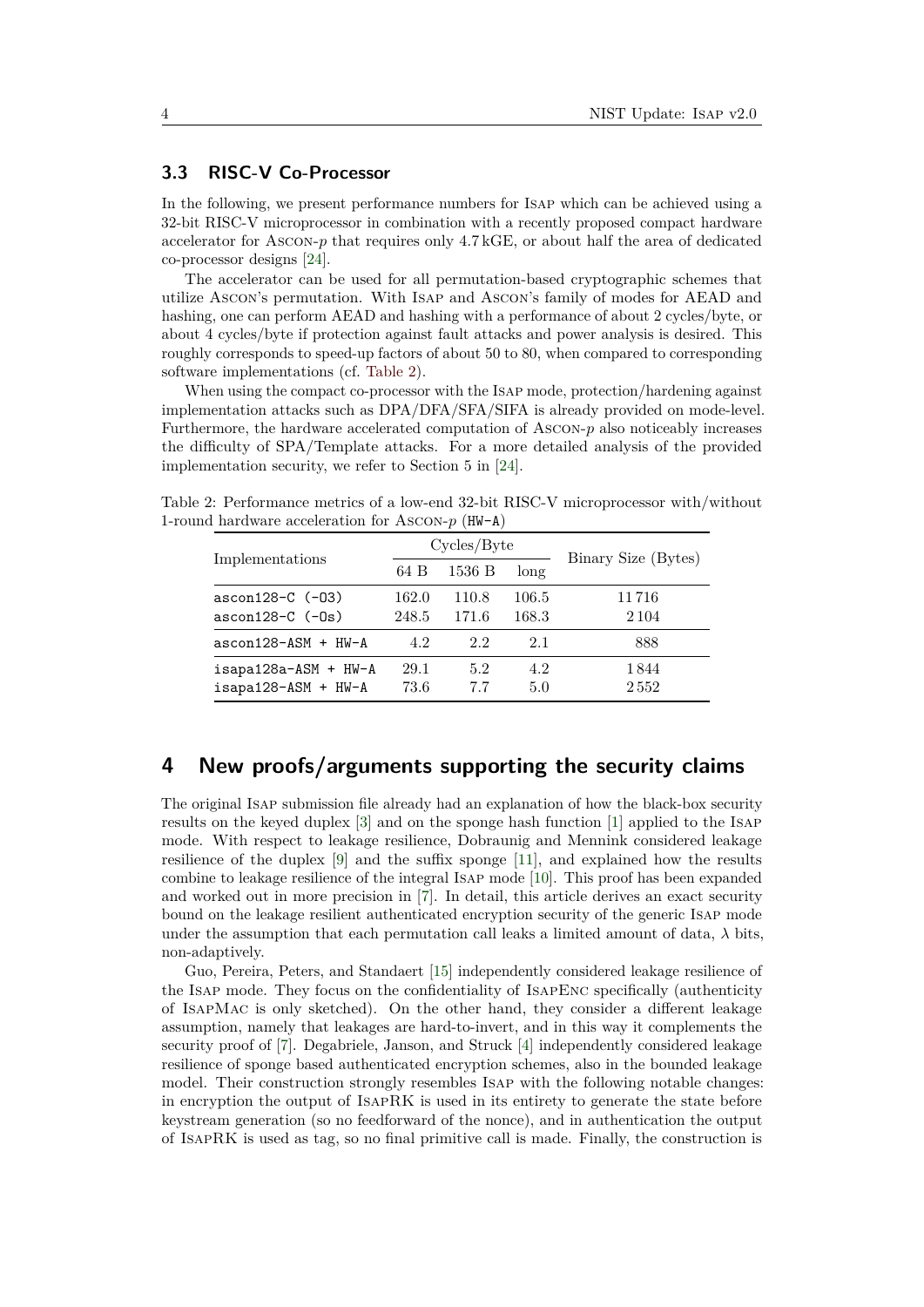in fact based on a transformation instead of a permutation. The conference publication contained a signifcantly better security bound than [\[7\]](#page-4-7), but it was fawed. The analysis has been fxed in the corresponding ePrint article: both the bound and analysis are now comparable to [\[7\]](#page-4-7), and they can be seen as a justifcation of the soundness of the Isap mode.

# **References**

- <span id="page-4-9"></span>[1] G. Bertoni, J. Daemen, M. Peeters, and G. Van Assche. "On the Indifferentiability of the Sponge Construction". In: *EUROCRYPT 2008*. Ed. by N. P. Smart. Vol. 4965. LNCS. Springer, 2008, pp. 181–197.
- <span id="page-4-1"></span>E. Biham and A. Shamir. "Differential Fault Analysis of Secret Key Cryptosystems". In: *CRYPTO '97*. Ed. by B. S. Kaliski Jr. Vol. 1294. LNCS. Springer, 1997, pp. 513– 525.
- <span id="page-4-8"></span>[3] J. Daemen, B. Mennink, and G. Van Assche. "Full-State Keyed Duplex with Built-In Multi-user Support". In: *ASIACRYPT 2017*. Ed. by T. Takagi and T. Peyrin. Vol. 10625. LNCS. Springer, 2017, pp. 606–637.
- <span id="page-4-13"></span>[4] J. P. Degabriele, C. Janson, and P. Struck. "Sponges Resist Leakage: The Case of Authenticated Encryption". In: *ASIACRYPT 2019*. Ed. by S. D. Galbraith and S. Moriai. Vol. 11922. LNCS. Springer, 2019, pp. 209–240.
- <span id="page-4-5"></span>[5] C. Dobraunig, M. Eichlseder, T. Korak, V. Lomné, and F. Mendel. "Statistical Fault Attacks on Nonce-Based Authenticated Encryption Schemes". In: *ASIACRYPT 2016*. Vol. 10031. LNCS. 2016, pp. 369–395.
- <span id="page-4-4"></span>[6] C. Dobraunig, M. Eichlseder, T. Korak, S. Mangard, F. Mendel, and R. Primas. "SIFA: Exploiting Ineffective Fault Inductions on Symmetric Cryptography". In: *IACR Trans. Cryptogr. Hardw. Embed. Syst.* 2018.3 (2018), pp. 547–572.
- <span id="page-4-7"></span>[7] C. Dobraunig, M. Eichlseder, S. Mangard, F. Mendel, B. Mennink, R. Primas, and T. Unterluggauer. "Isap v2.0". In: *IACR Trans. Symmetric Cryptol.* 2020.S1 (2020), pp. 390–416.
- <span id="page-4-6"></span>[8] C. Dobraunig, S. Mangard, F. Mendel, and R. Primas. "Fault Attacks on Nonce-Based Authenticated Encryption: Application to Keyak and Ketje". In: *SAC 2018*. Vol. 11349. LNCS. Springer, 2018, pp. 257–277.
- <span id="page-4-10"></span>[9] C. Dobraunig and B. Mennink. "Leakage Resilience of the Duplex Construction". In: *ASIACRYPT 2019*. Ed. by S. D. Galbraith and S. Moriai. Vol. 11923. LNCS. Springer, 2019, pp. 225–255.
- <span id="page-4-12"></span>[10] C. Dobraunig and B. Mennink. *Leakage Resilience of the ISAP Mode: a Vulgarized Summary*. NIST Lightweight Cryptography Workshop 2019. 2019.
- <span id="page-4-11"></span>[11] C. Dobraunig and B. Mennink. "Security of the Suffix Keyed Sponge". In: *IACR Trans. Symmetric Cryptol.* 2019.4 (2019), pp. 223–248.
- <span id="page-4-2"></span>[12] C. Dobraunig, B. Mennink, and R. Primas. *Exploring the Golden Mean Between Leakage and Fault Resilience and Practice*. Cryptology ePrint Archive, Report 2020/200. <https://eprint.iacr.org/2020/200>. 2020.
- <span id="page-4-3"></span>[13] T. Fuhr, É. Jaulmes, V. Lomné, and A. Thillard. "Fault Attacks on AES with Faulty Ciphertexts Only". In: *FDTC*. IEEE Computer Society, 2013, pp. 108–118.
- <span id="page-4-0"></span>[14] O. Goldreich, S. Goldwasser, and S. Micali. "How to construct random functions". In: *J. ACM* 33.4 (1986), pp. 792–807.